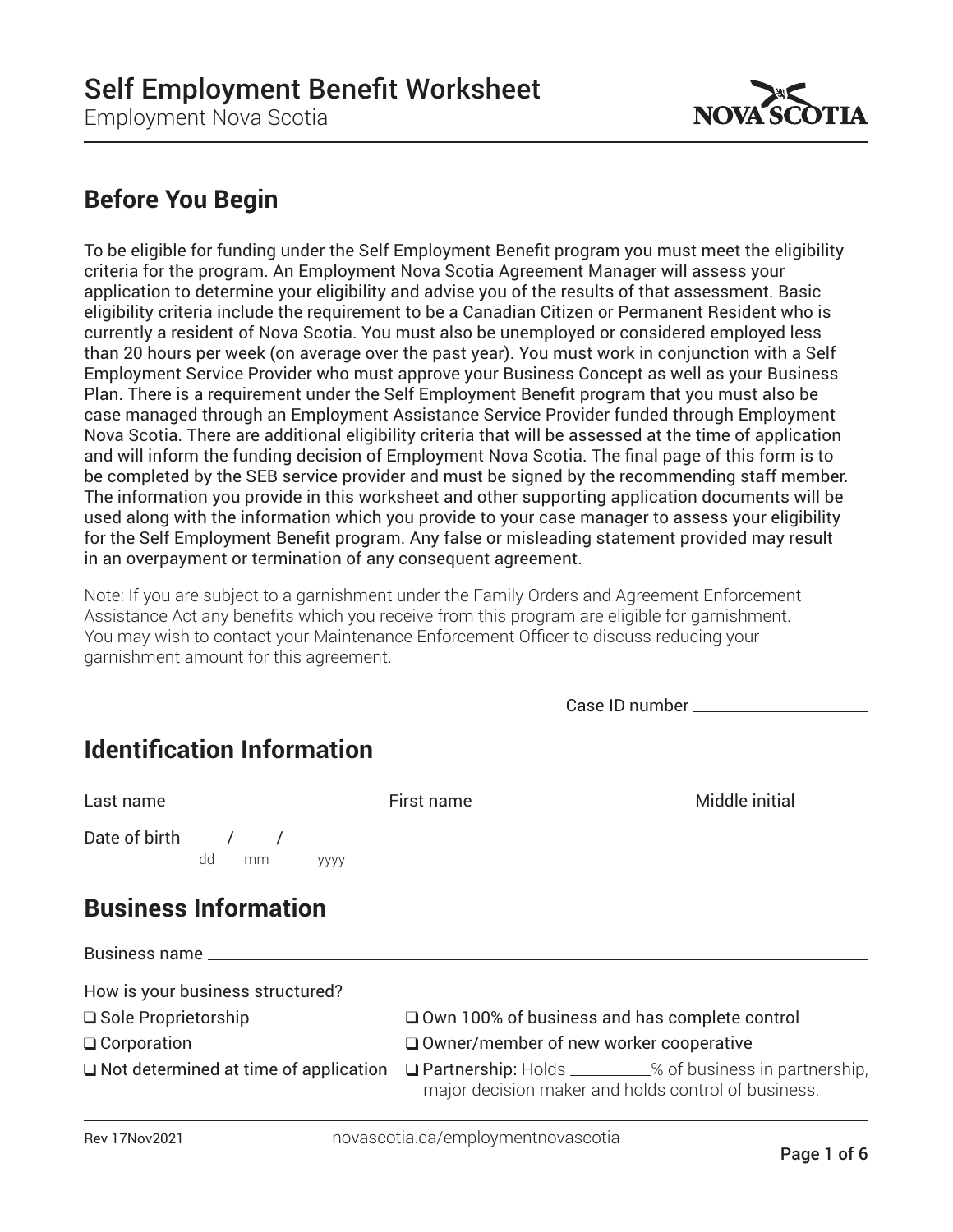

#### Describe the product or service to be offered.

Describe your industry knowledge including details such as competitors, challenges, and future outlook.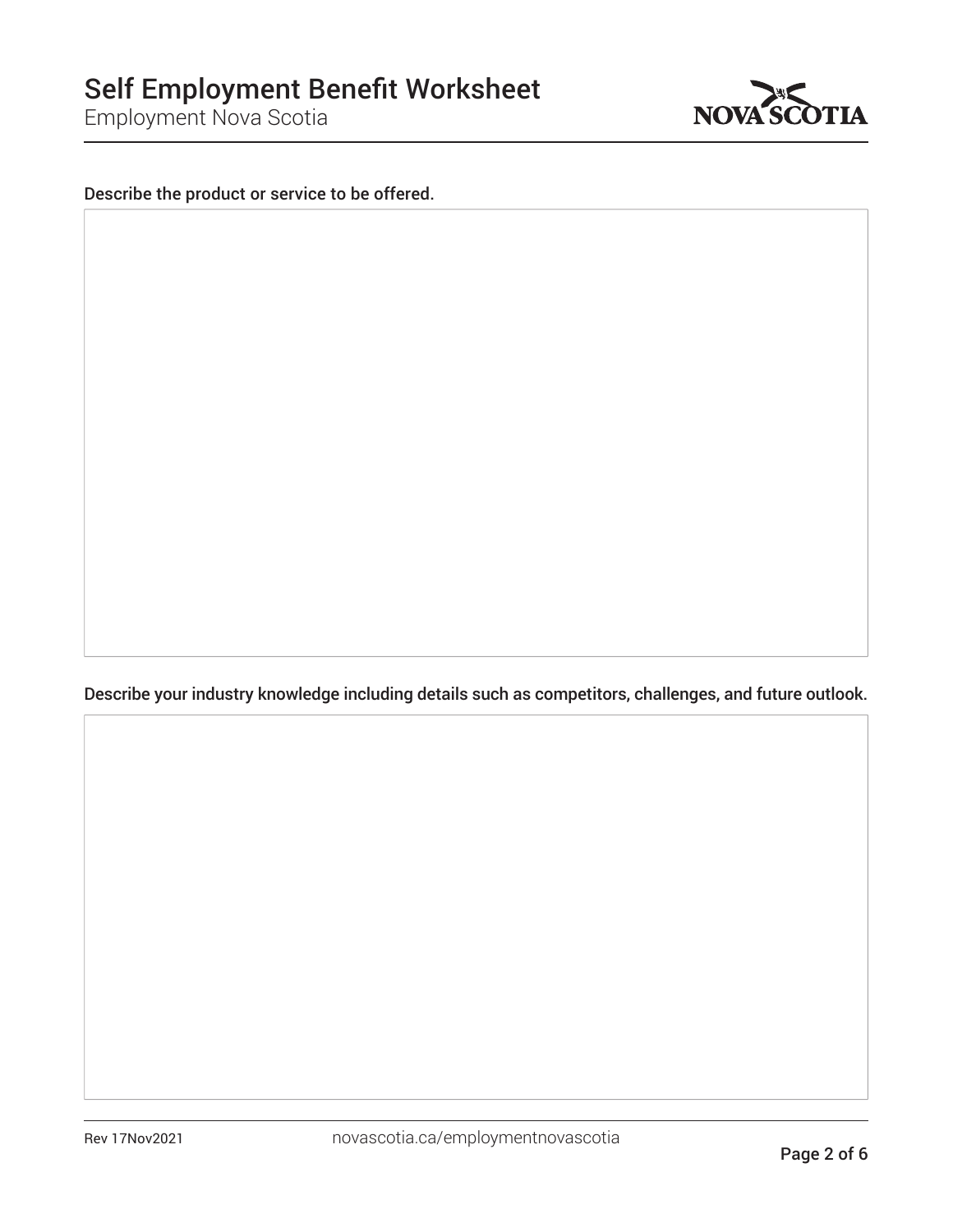

## What is the location of the business, its geographic target area, and marketing strategy?

Do you have experience related to this business idea? Describe.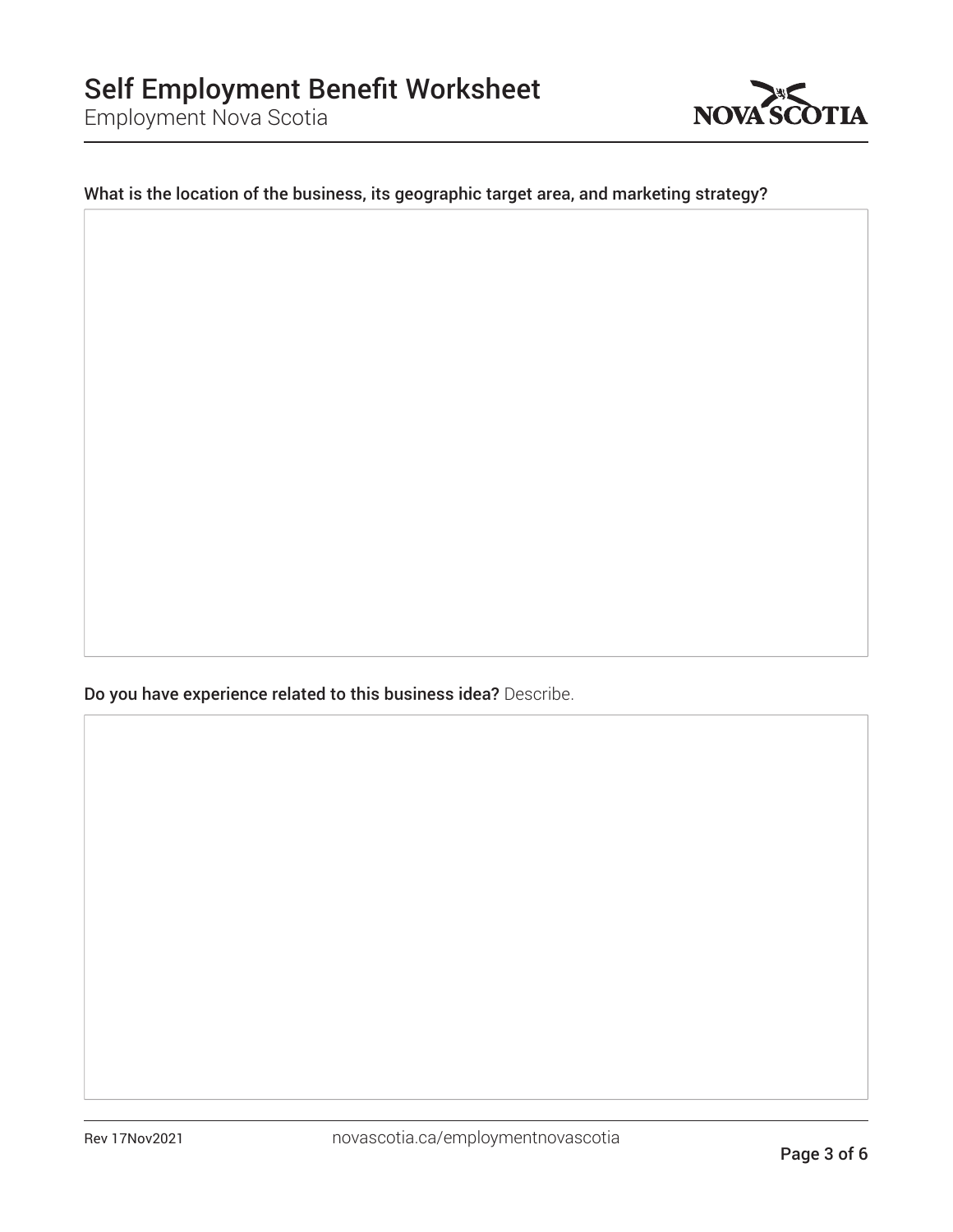

Employment Nova Scotia

#### Describe your progress to date. Outline contacts made, research completed, and compliance with regulations that pertain to your business.

Note: You cannot already be in business at time of application.

### Has your business already been registered?  $\Box$  Yes  $\Box$  No

If yes, when?

#### Have you been self employed before?  $\Box$  Yes  $\Box$  No

If yes, explain any relevant business experience.

## Do you have any supports to assist you in developing this business? Eq. Investors, Mentor, etc.  $\Box$  Yes  $\Box$  No

If yes, explain.

Rev 17Nov2021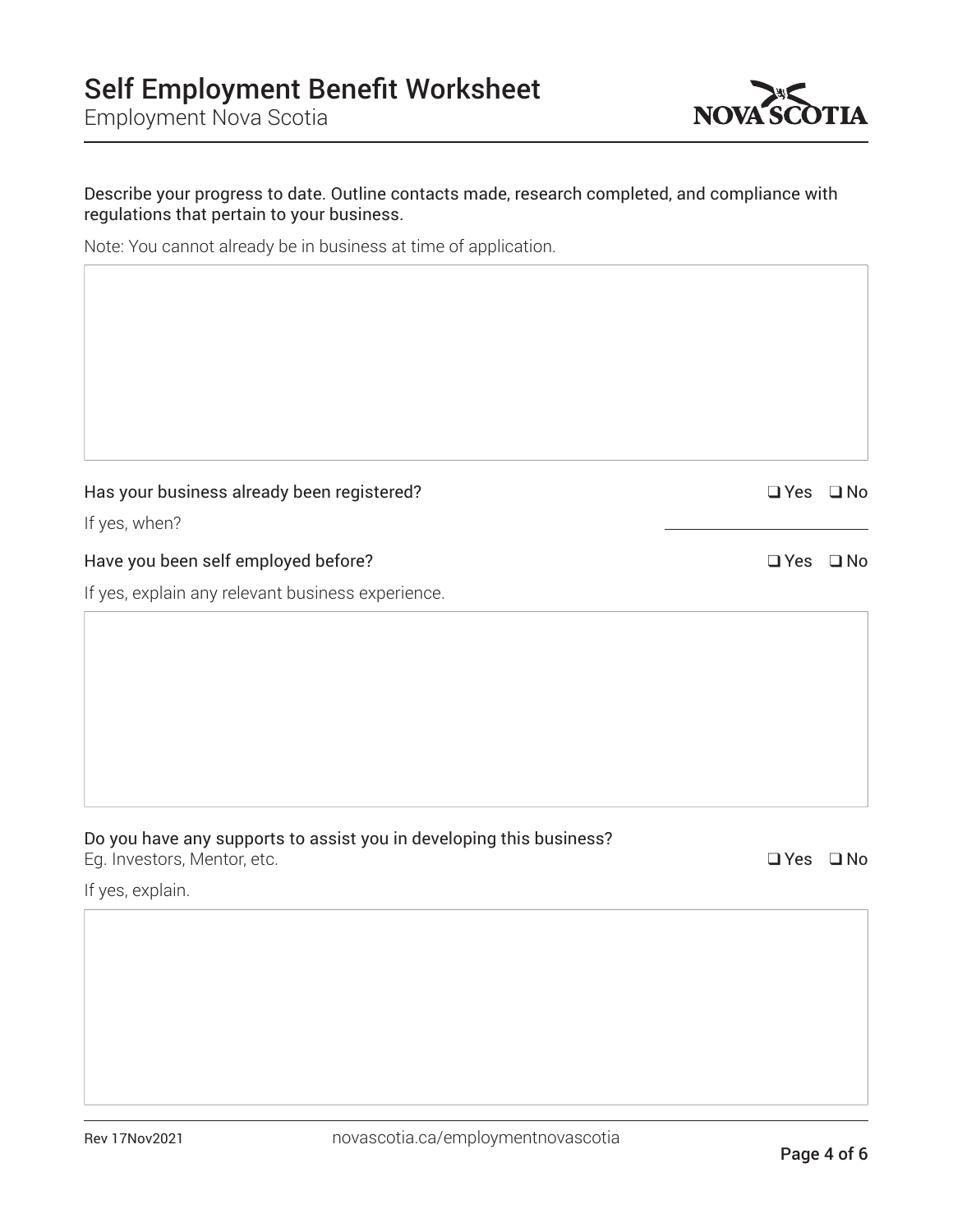

## **Evidence of Client Contribution**

Each participant is required to contribute \$3,300.00, or 100% of the investment required to launch and operate the business if less than \$3,300.00. Outline the dollar amount, in cash or in-kind, of your personal investment towards the business. Provide proof to Employment Nova Scotia through a bank statement, loan evidence, statement of ownership, etc.

If the required client contribution will reasonably be less than \$3,300.00, or where the participant can reasonably demonstrate that financing (i.e. loan or line of credit) will be secured by the implementation stage then proof of contribution may be presented prior to the implementation phase (Phase 2).

## **Previous Program Participation**

List any previous participation in any provincial or federal employment programs and their outcome. If more space is needed, provide an additional document to your case manager with details.

| <b>Program Name</b> | Year | Completed            | <b>Outcome/Result</b> |
|---------------------|------|----------------------|-----------------------|
|                     |      | $\Box$ Yes $\Box$ No |                       |
|                     |      | $\Box$ Yes $\Box$ No |                       |
|                     |      | $\Box$ Yes $\Box$ No |                       |
|                     |      | $\Box$ Yes $\Box$ No |                       |

### **By checking this box I acknowledge that I have read and agree with the information above.**

Record your name and the date you completed this form in the space provided below:

|                                |                                  | Date $\overline{\phantom{a}}$ |    |    |             |
|--------------------------------|----------------------------------|-------------------------------|----|----|-------------|
|                                |                                  |                               | dd | mm | <b>VVVV</b> |
| Signature_                     |                                  |                               |    |    |             |
| <b>D<sub>av</sub>17Mav2021</b> | novecotio co/omploymontpovecotio |                               |    |    |             |